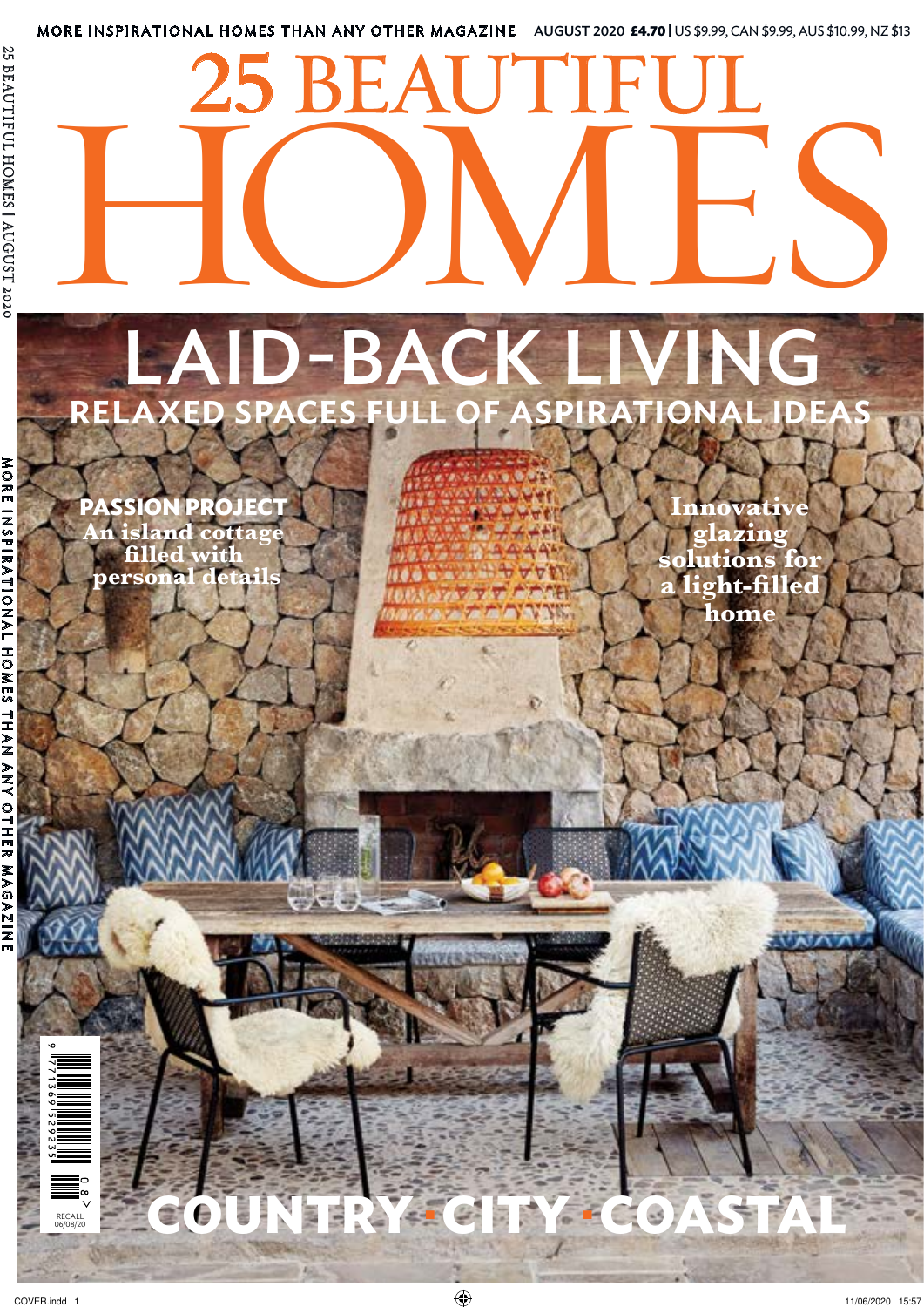## CAPITAL STYLE

*There's a freshness to Maryam and Omar Hani's terraced townhouse that's simply outstanding* 

**FEATURE** JACKY PARKER **| PHOTOGRAPHY** GUIFRÉ DE PERAY



**Alternative Condon**<br>
from their home in Dubai,<br>
Omar and Maryam Hani<br>
and their two daughters,<br>
Aysha, 10, and Sara, eight, were drawn from their home in Dubai, Omar and Maryam Hani and their two daughters, to Primrose Hill in north London for its quintessentially English architecture and bohemian feel. 'We love all the independent shops, cafes and restaurants,' says Maryam. 'And when we saw this house, we loved its original period features.'

The couple, who both work in the oil industry, had visited the capital many times – and as true Anglophiles and self-confessed 'culture vultures', were looking forward to having theatres, museums and galleries on their doorstep. In fact, it was the couple's art collection that formed the basis of their home's design. Having scoured the internet looking for a design and build company to take on the renovation of their new home, the couple discovered Zulufish, run by Caroline and Felix Milns and loved their portfolio of projects. 'Moving to the UK, we wanted our home to have an eclectic British feel,' says Maryam. 'We loved Caroline's aesthetic and use of colour and thought Zulufish could create the home that we wanted.'

Originally set over four storeys, the property itself was tall and thin with lots of boxy rooms, which made it feel dark and poky. Omar and Maryam wanted their home to feel light and spacious but the family also had a lot of possessions so good







#### 1 **KITCHEN-DINER Bespoke storage provides a home for the children's books and toys.**  Cabinetry, price on request, HUX London. Cabinetry in Strong White estate eggshell, £64 for 2.5ltr, Farrow & Ball. Bespoke rug, price on request, Jennifer Manners

#### 2 **GARDEN**

**Floor tiles unite the interior and exterior, while the cushions add a burst of colour.**  Garden design by Ruth Willmott. Beren dark grey porcelain floor tiles, from £60sq m, Tiles to You. Cushions, from £145 each, AMWA Designs

3 **SITTING ROOM Brass finishes add to the classic yet luxurious look.** Dahl sofas, price on request, George Smith. Siena coffee table, from £1,510, Tom Faulkner

**100 | 25BH** AUGUST 2020